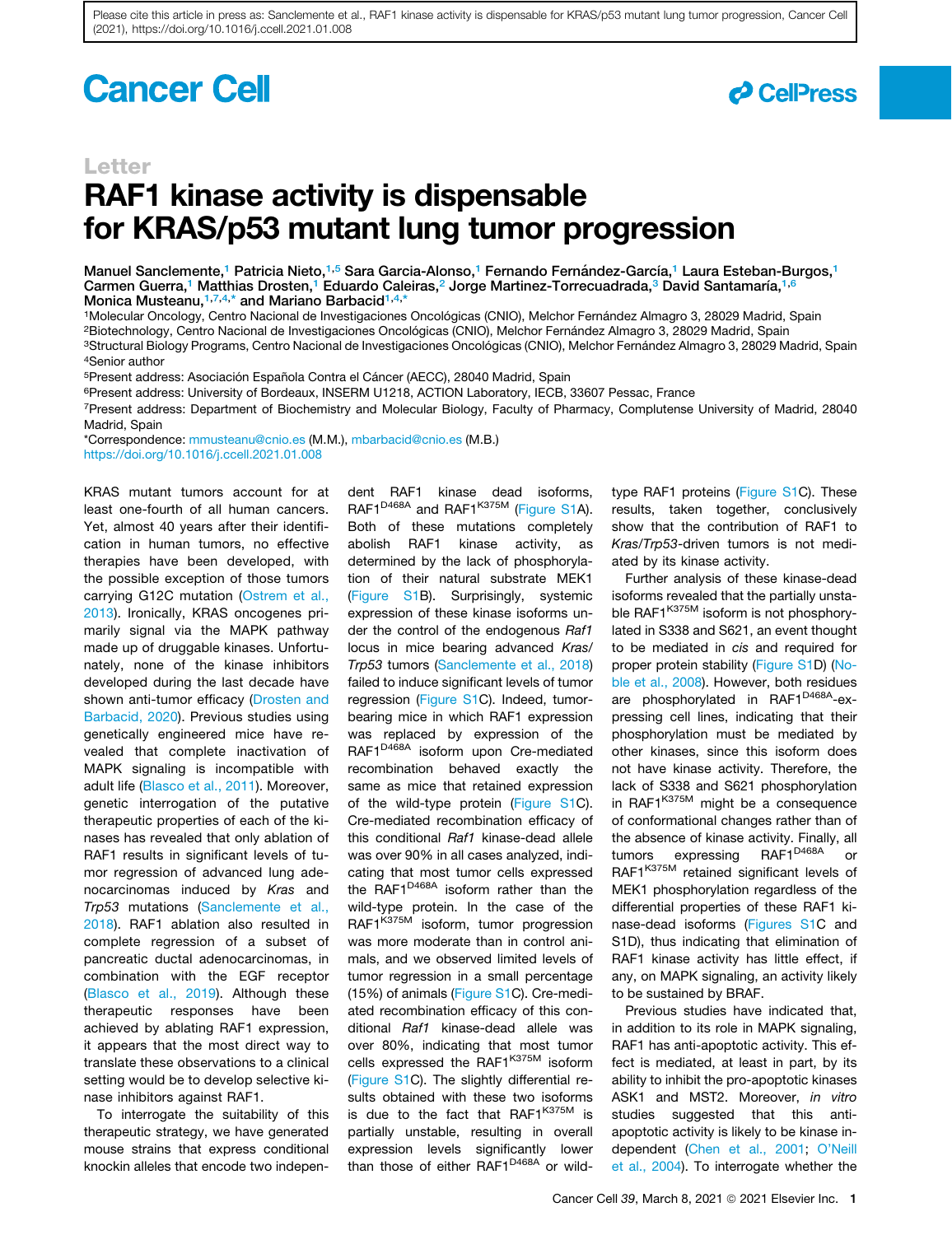Please cite this article in press as: Sanclemente et al., RAF1 kinase activity is dispensable for KRAS/p53 mutant lung tumor progression, Cancer Cell (2021), https://doi.org/10.1016/j.ccell.2021.01.008

# *c* CellPress

anti-proliferative effect of ablating RAF1 is mediated by these kinases, we blocked proliferation of human A549 lung adenocarcinoma cells as well as of cells obtained from a patient-derived xenograft (PDX) model, PDX-dc1, with lentiviral vectors expressing two independent shRNAs against *RAF1* [\(Sancle](#page-2-1)[mente et al., 2018](#page-2-1)). Co-infection of these *RAF1* shRNAs with two independent shRNAs against *ASK1* or *MST2* that efficiently blocked expression of these proapoptotic kinases (Figure S1E) restored the proliferative properties of these human lung tumor cells (Figure S1F). Re-expression of a cDNA encoding the murine RAF1 protein, whose sequences could not be recognized by the human *RAF1* shRNAs, restored proliferation of the A549 and PDX-dc1 cells to levels similar to those observed upon co-infection with *ASK1* or *MST2* shRNAs. Similar results were obtained expressing the murine RAF1<sup>K375M</sup> and RAF1<sup>D468A</sup> kinase-dead isoforms in PDX-dc1 cells, thus adding additional evidence to support the concept that the antitumor effect observed upon RAF1 ablation is independent of its kinase activity. These results demonstrate that the anti-proliferative effect of silencing RAF1 expression in human lung adenocarcinoma cells is mediated by the pro-apoptotic properties of ASK1 and MST2.

As illustrated here, RAF1<sup>K375M</sup> retained anti-apoptotic activity similar to that of the wild-type RAF1 protein, as determined by its inability to induce cleaved caspase-3 in *Kras/Trp53* mouse tumor cells. Technical difficulties derived from the limited recombination efficiency exhibited by the endogenous Cre recombinase prevented us from interrogating whether the RAF1<sup>D468A</sup> isoform also retained antiapoptotic activity. More importantly, the anti-proliferative effect of ablating RAF1 in two independent lung human tumor cell lines, A549 and PDX-dc1, could be efficiently reverted by downregulating the expression of the pro-apoptotic ASK1 and MST2 kinases. These results, taken together, illustrate that the therapeutic effect observed upon RAF1 ablation in *Kras/Trp53* mutant lung tumors is mediated by loss of its anti-apoptotic properties rather than of its kinase catalytic activity.

These observations have important implications for the design of effective

therapeutic strategies to block progression of *KRAS* mutant human cancers. They also help to explain, at least in part, the poor results obtained so far in the clinic with RAF inhibitors that block either their kinase activity or other features that regulate their involvement in MAPK signaling. Indeed, recent studies from our laboratory using some of these RAF kinase inhibitors, including the panRAF inhibitors MLN2480 and LSN3074753; a RAF1-selective inhibitor, GW5074; and the paradox breaker PLX8394, have also failed to show significant therapeutic activity on *Kras/ Trp53* mutant lung tumors ([Esteban-](#page-1-4)[Burgos et al., 2020\)](#page-1-4).

In summary, these studies strongly suggest that current therapeutic strategies based on inhibition of RAF1 kinase activity are unlikely to produce anti-tumor results in the clinic. Instead, pharmacological targeting of RAF1 will require novel strategies that prevent the anti-apoptotic activity of RAF1, either by blocking its interaction with the ASK1 or MST2 kinases ([Chen et al., 2001;](#page-1-3) [O'Neill et al.,](#page-2-3) [2004\)](#page-2-3) or, more directly, by inhibiting RAF1 expression with selective RAF1 degraders. The limited toxicities resulting from systemic ablation of RAF1 expression in adult mice ([Sanclemente et al.,](#page-2-1) [2018\)](#page-2-1) suggest that the increased apoptotic activity that may result from loss of RAF1 expression has limited effect on normal tissues. Yet, toxicities in mice and humans may not be the same.

The last decade has witnessed a tremendous surge in the use of degron chemistry to inactivate targets whose contribution to tumor development is not mediated by classical enzymatic activities ([Lai and Crews, 2017\)](#page-2-4). Indeed, a significant number of cancer genes encode undruggable proteins such as KRAS, with the possible exception of those carrying G12C mutations ([Ostrem](#page-2-0) [et al., 2013\)](#page-2-0). The development of pharmacologically viable proteolysis-targeting chimeras (PROTACs) might be a suitable therapeutic option to block RAF1 expression via proteasome-mediated degradation. These bifunctional chemotypes do not require binding to functionally relevant domains, thus offering wider options than catalytic inhibitors or inhibitors of protein-protein interactions. Unveiling the complete structure of RAF1 should provide critical information not

## **Cancer Cell** Letter

only to design PROTACs capable of inducing its degradation but also to identify potential vulnerabilities that may result in RAF1 degradation. Hopefully, pharmacological phenocopying of the results obtained in genetically engineered mouse tumor models will provide therapeutic benefit to patients suffering from KRAS mutant cancers in the not-toodistant future.

#### SUPPLEMENTAL INFORMATION

Supplemental information can be found online at <https://doi.org/10.1016/j.ccell.2021.01.008>.

#### ACKNOWLEDGMENTS

We thank Dr. Shiva Malek and her colleagues (Genentech Inc.) for sharing their results with us before publication. We also thank M. San Roman, R. Villar, M.C. González, A. Lopez, N. Cabrera, P. Villanueva, J. Condo, O. Domínguez, and S. Ortega for excellent technical support. This work was supported by grants from the European Research Council (ERC-2015-AdG/695566, THERACAN); the Spanish Ministry of Science, Innovation, and Universities (RTC-2017-6576-1 and RTI2018- 094664-B-I00) and the Autonomous Community of Madrid (B2017/BMD-3884 iLUNG-CM) to M.B., as well as by a grant from the Spanish Ministry of Science, Innovation and Universities (RTI2018-094664-B-I00) to M.B. and M.M. M.B. is a recipient of an Endowed Chair from the AXA Research Fund. M.S., P.N., and F.F.-G. were supported by FPU fellowships from the Spanish Ministry of Education. L.E.-B. was a recipient of an FPI fellowship from the Spanish Ministry of Economy and Competitiveness. S.G.-A. is a recipient of a postdoctoral fellowship from the Asociación Española Contra el Cáncer (AECC).

#### **REFERENCES**

<span id="page-1-1"></span>Blasco, R.B., Francoz, S., Santamaría, D., Cañ[amero, M., Dubus, P., Charron, J., Baccarini,](http://refhub.elsevier.com/S1535-6108(21)00052-0/sref1) [M., and Barbacid, M. \(2011\). c-Raf, but not B-](http://refhub.elsevier.com/S1535-6108(21)00052-0/sref1)[Raf, is essential for development of K-Ras onco](http://refhub.elsevier.com/S1535-6108(21)00052-0/sref1)[gene-driven non-small cell lung carcinoma.](http://refhub.elsevier.com/S1535-6108(21)00052-0/sref1) [Cancer Cell](http://refhub.elsevier.com/S1535-6108(21)00052-0/sref1) *19*, 652–663.

<span id="page-1-2"></span>[Blasco, M.T., Navas, C., Martin-Serrano, G.,](http://refhub.elsevier.com/S1535-6108(21)00052-0/sref2) [Grana-Castro, O., Lechuga, C.G., Martin-Diaz, L.,](http://refhub.elsevier.com/S1535-6108(21)00052-0/sref2) [Djurec, M., Li, J., Morales-Cacho, L., Esteban-](http://refhub.elsevier.com/S1535-6108(21)00052-0/sref2)[Burgos, L., et al. \(2019\). Complete regression of](http://refhub.elsevier.com/S1535-6108(21)00052-0/sref2) [advanced pancreatic ductal adenocarcinomas](http://refhub.elsevier.com/S1535-6108(21)00052-0/sref2) [upon combined inhibition of EGFR and C-RAF.](http://refhub.elsevier.com/S1535-6108(21)00052-0/sref2) [Cancer Cell](http://refhub.elsevier.com/S1535-6108(21)00052-0/sref2) *35*, 573–587.

<span id="page-1-3"></span>[Chen, J., Fujii, K., Zhang, L., Roberts, T., and Fu, H.](http://refhub.elsevier.com/S1535-6108(21)00052-0/sref3) [\(2001\). Raf-1 promotes cell survival by antago](http://refhub.elsevier.com/S1535-6108(21)00052-0/sref3)[nizing apoptosis signal-regulating kinase 1 through](http://refhub.elsevier.com/S1535-6108(21)00052-0/sref3) [a MEK-ERK independent mechanism. Proc. Natl.](http://refhub.elsevier.com/S1535-6108(21)00052-0/sref3) [Acad. Sci. USA](http://refhub.elsevier.com/S1535-6108(21)00052-0/sref3) *98*, 7783–7788.

<span id="page-1-0"></span>[Drosten, M., and Barbacid, M. \(2020\). Targeting](http://refhub.elsevier.com/S1535-6108(21)00052-0/sref4) [the MAPK pathway in KRAS-driven tumors.](http://refhub.elsevier.com/S1535-6108(21)00052-0/sref4) [Cancer Cell](http://refhub.elsevier.com/S1535-6108(21)00052-0/sref4) *37*, 543–550.

<span id="page-1-4"></span>[Esteban-Burgos, L., Wang, H., Nieto, P., Zheng, J.,](http://refhub.elsevier.com/S1535-6108(21)00052-0/sref5) Blanco-Aparicio, C., Varela, C., Gómez-López, G., Fernández-García, [F., Sanclemente, M., Guerra,](http://refhub.elsevier.com/S1535-6108(21)00052-0/sref5) [C., et al. \(2020\). Tumor regression and resistance](http://refhub.elsevier.com/S1535-6108(21)00052-0/sref5)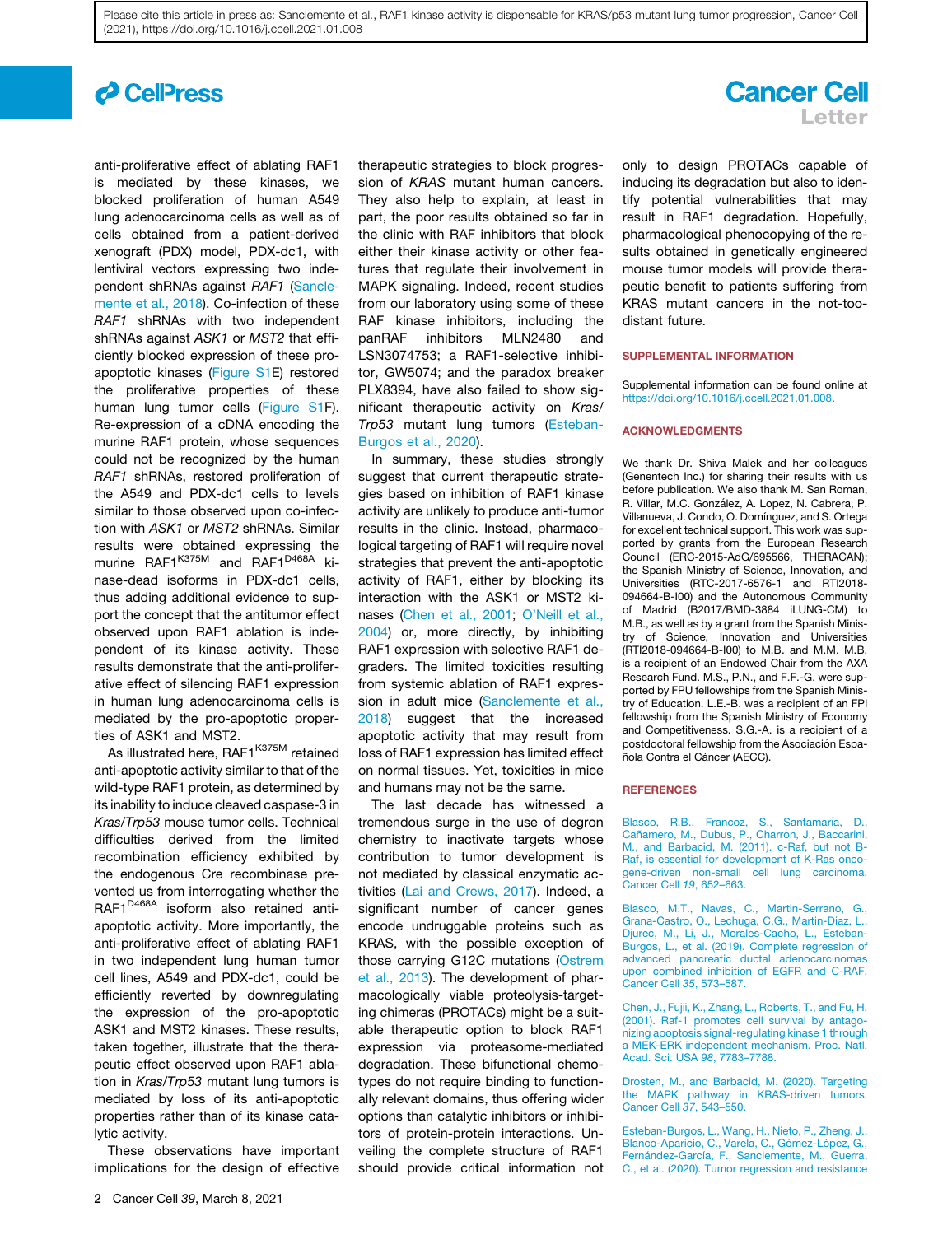Please cite this article in press as: Sanclemente et al., RAF1 kinase activity is dispensable for KRAS/p53 mutant lung tumor progression, Cancer Cell (2021), https://doi.org/10.1016/j.ccell.2021.01.008





[mechanisms upon CDK4 and RAF1 inactivation in](http://refhub.elsevier.com/S1535-6108(21)00052-0/sref5) [KRAS/P53 mutant lung adenocarcinomas. Proc.](http://refhub.elsevier.com/S1535-6108(21)00052-0/sref5) [Natl. Acad. Sci. USA](http://refhub.elsevier.com/S1535-6108(21)00052-0/sref5) *117*, 24415–24426.

<span id="page-2-4"></span>[Lai, A.C., and Crews, C.M. \(2017\). Induced protein](http://refhub.elsevier.com/S1535-6108(21)00052-0/sref6) [degradation: an emerging drug discovery para](http://refhub.elsevier.com/S1535-6108(21)00052-0/sref6)[digm. Nat. Rev. Drug Discov.](http://refhub.elsevier.com/S1535-6108(21)00052-0/sref6) *16*, 101–114.

<span id="page-2-2"></span>[Noble, C., Mercer, K., Hussain, J., Carragher, L.,](http://refhub.elsevier.com/S1535-6108(21)00052-0/sref7) [Giblett, S., Hayward, R., Patterson, C., Marais,](http://refhub.elsevier.com/S1535-6108(21)00052-0/sref7) [R., and Pritchard, C.A. \(2008\). CRAF autophos-](http://refhub.elsevier.com/S1535-6108(21)00052-0/sref7) [phorylation of serine 621 is required to prevent its](http://refhub.elsevier.com/S1535-6108(21)00052-0/sref7) [proteasome-mediated degradation. Mol. Cell](http://refhub.elsevier.com/S1535-6108(21)00052-0/sref7) *31*, [862–872.](http://refhub.elsevier.com/S1535-6108(21)00052-0/sref7)

<span id="page-2-3"></span>[O'Neill, E., Rushworth, L., Baccarini, M., and](http://refhub.elsevier.com/S1535-6108(21)00052-0/sref8) [Kolch, W. \(2004\). Role of the kinase MST2 in sup](http://refhub.elsevier.com/S1535-6108(21)00052-0/sref8)[pression of apoptosis by the proto-oncogene](http://refhub.elsevier.com/S1535-6108(21)00052-0/sref8) [product Raf-1. Science](http://refhub.elsevier.com/S1535-6108(21)00052-0/sref8) *306*, 2267–2270.

<span id="page-2-0"></span>[Ostrem, J.M., Peters, U., Sos, M.L., Wells, J.A.,](http://refhub.elsevier.com/S1535-6108(21)00052-0/sref9) [and Shokat, K.M. \(2013\). K-Ras\(G12C\) inhibitors](http://refhub.elsevier.com/S1535-6108(21)00052-0/sref9)

[allosterically control GTP affinity and effector inter](http://refhub.elsevier.com/S1535-6108(21)00052-0/sref9)[actions. Nature](http://refhub.elsevier.com/S1535-6108(21)00052-0/sref9) *503*, 548–551.

<span id="page-2-1"></span>[Sanclemente, M., Francoz, S., Esteban-Burgos, L.,](http://refhub.elsevier.com/S1535-6108(21)00052-0/sref10) [Bousquet-Mur, E., Djurec, M., Lopez-Casas, P.P.,](http://refhub.elsevier.com/S1535-6108(21)00052-0/sref10) [Hidalgo, M., Guerra, C., Drosten, M., Musteanu,](http://refhub.elsevier.com/S1535-6108(21)00052-0/sref10) [M., and Barbacid, M. \(2018\). c-RAF ablation in](http://refhub.elsevier.com/S1535-6108(21)00052-0/sref10)[duces regression of advanced Kras/Trp53 mutant](http://refhub.elsevier.com/S1535-6108(21)00052-0/sref10) [lung adenocarcinomas by a mechanism indepen](http://refhub.elsevier.com/S1535-6108(21)00052-0/sref10)[dent of MAPK signaling. Cancer Cell](http://refhub.elsevier.com/S1535-6108(21)00052-0/sref10) *33*, 217–228.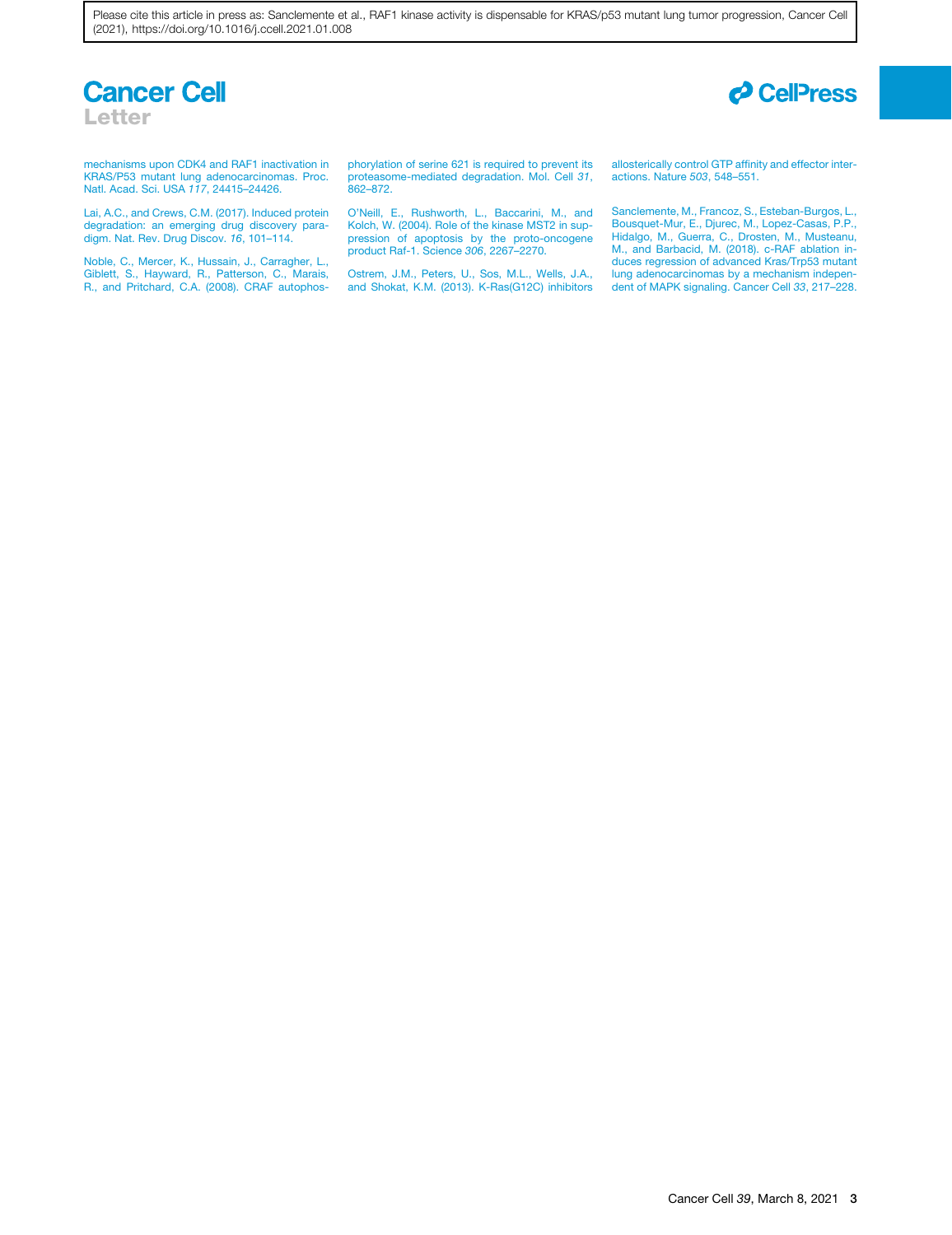Cancer Cell, Volume 39

### Supplemental Information

## RAF1 kinase activity is dispensable

### for KRAS/p53 mutant lung tumor progression

Manuel Sanclemente, Patricia Nieto, Sara Garcia-Alonso, Fernando Fernández-García, Laura Esteban-Burgos, Carmen Guerra, Matthias Drosten, Eduardo Caleiras, Jorge Martinez-Torrecuadrada, David Santamaría, Monica Musteanu, and Mariano Barbacid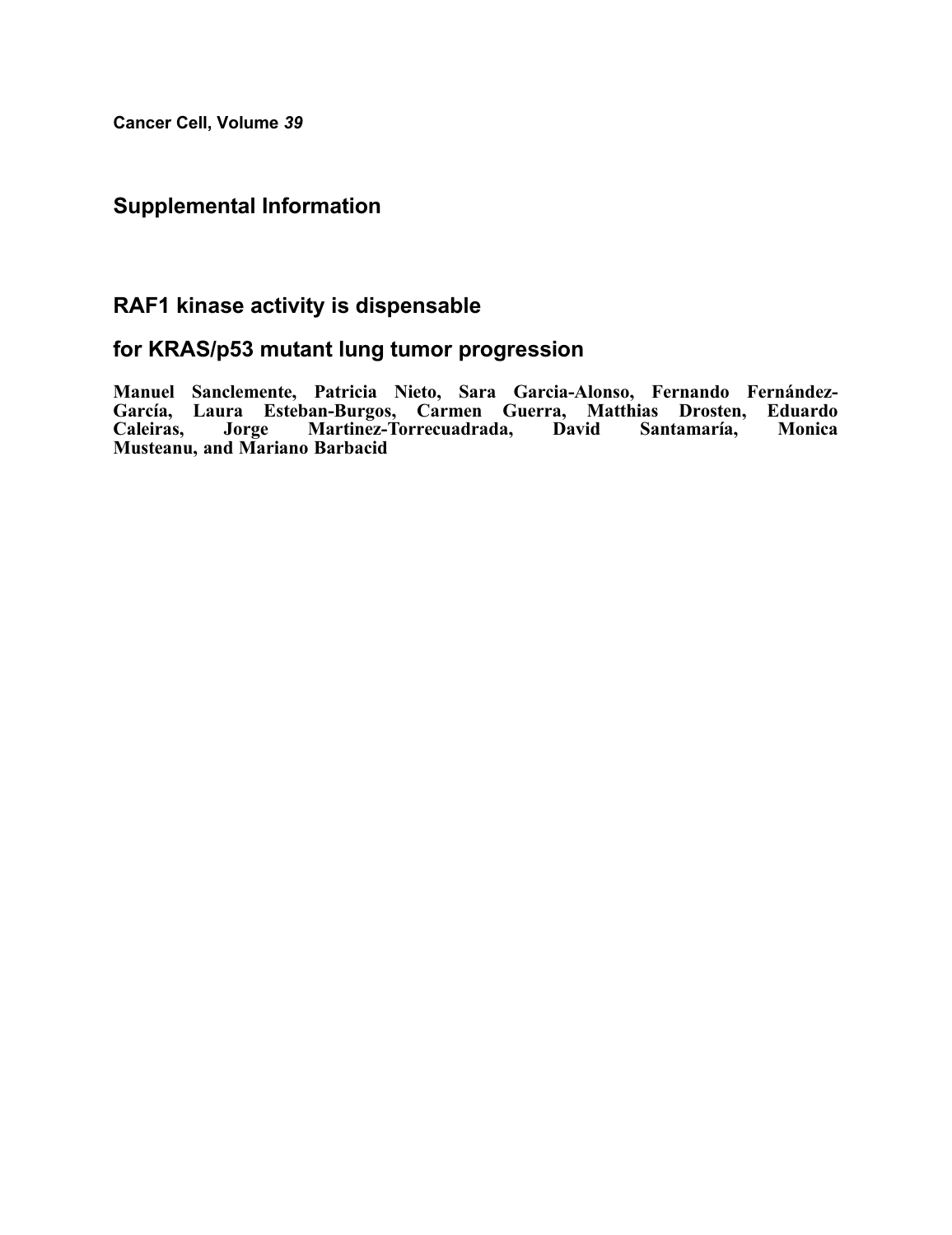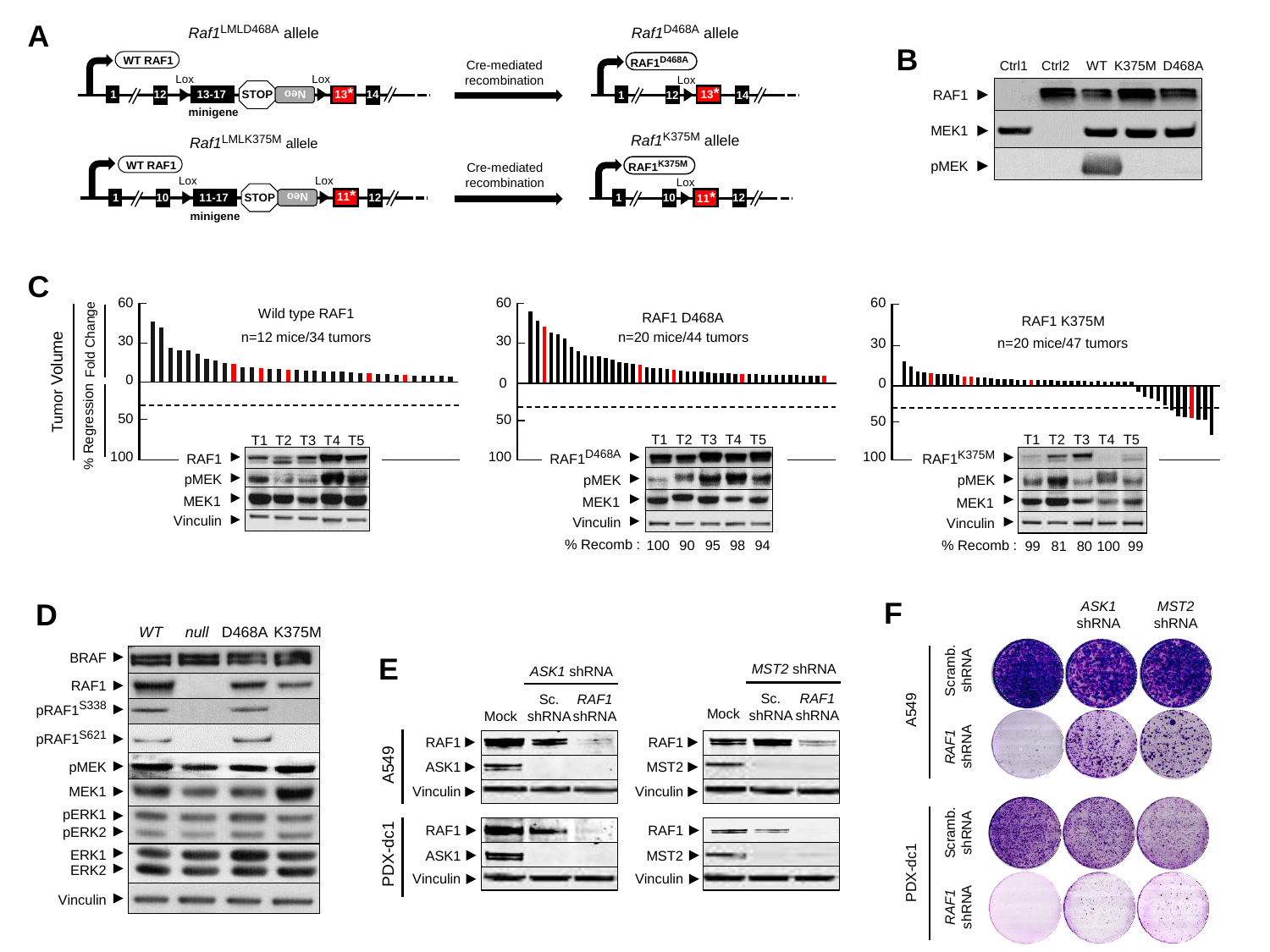Figure S1. (A) Generation of conditional knocked-in *Raf1*<sup>LMLD468A</sup> and *Raf1*<sup>LMLK375M</sup> mouse strains using a minigene strategy. **(Left)** Schematic representation of the conditional *Raf1*LMLD468A and *Raf1*LMLK375M alleles. Solid boxes indicate exons. Exon 13 encoding the D468A mutation and exon 11 encoding the K375M mutation are indicated by solid red boxes with an asterisk. The "minigenes" encompassing sequences corresponding to exons 13 to 17 in the *Raf1*<sup>LMLD468A</sup> allele (Top) and exons 11 to 17 in the *Raf1*<sup>LMLK375M</sup> allele (Bottom) are indicated by solid boxes. The transcriptional inhibitory sequences (octagonal open box, STOP), the PGK-neomycin resistance cassette (grey box, Neo), the LoxP sequences (solid triangles, Lox) are also indicated. **(Right)** Schematic representation of the *Raf1*<sup>D468A</sup> and *Raf1*<sup>K375M</sup> alleles that result upon Cre mediated recombination of the conditional knocked-in *Raf1*LMLD468A and *Raf1*LMLK375M alleles. The various RAF1 protein isoforms expressed by each of these alleles is indicated by elliptical boxes next to their putative promotor (bent arrows).

**(B)** Western blot analysis illustrating the lack of kinase activity of the RAF1D468A and RAF1 $K375M$  protein kinase dead isoforms using recombinant catalytic domains (CD) of the various RAF1 protein isoforms. Kinase reactions included those containing recombinant MEK1 in the absence of RAF1 protein (Ctrl1), in the presence of kinase active recombinant RAF1-CD<sup>Y340E-Y341E</sup> polypeptide but not MEK1 substrate (Ctrl2), in the presence of kinase active recombinant RAF1-CDY340E-Y341E polypeptide plus MEK1 substrate (WT); in the presence of recombinant RAF1-CDY340E-Y341E-K375M polypeptide plus MEK1 substrate (K375) and in the presence of recombinant RAF1-CDY340E-Y341E-D468A polypeptide plus MEK1 substrate. The migration of the various RAF1 catalytic domains (RAF1), total MEK1 substrate (MEK1) and phosphorylated MEK1 substrate (pMEK) is indicated by arrowheads.

**(C)** Waterfall plots representing the change in tumor volume of individual tumors monitored by Computed Tomography present in: **(Left)** *Kras*+/FSFG12V;*Trp53*F/F;h*UBC*- $CreERT2^{+/T}; Raf1^{+/+}$  mice (Wild type RAF1), **(Middle)**  $Kras^{+/FSFG12V}; Trp53^{F/F}; hUBC-$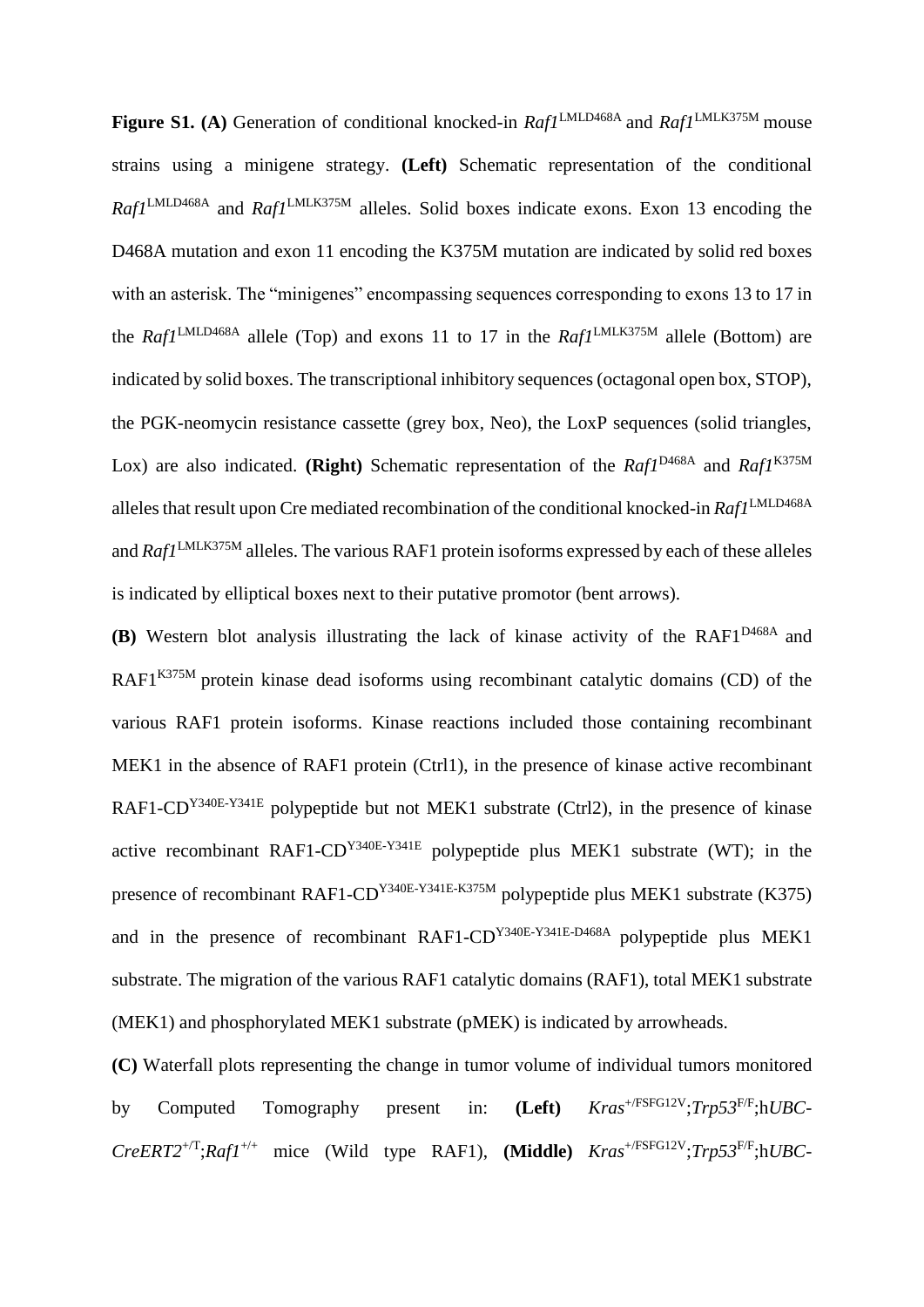*CreERT2*+/T;*Raf1*LMLD468A/LMLD468A (RAF1 D468A) mice and (**Right**) *Kras*+/FSFG12V;*Trp53*F/F;h*UBC*-*CreERT2*+/T;*Raf1*LMLK375M/LMLK375M (RAF1 K375M) mice exposed to a tamoxifen (TMX) containing diet for 2 months in order to induce Cre-mediated recombination of the conditional knocked-in alleles in the established tumors. The dashed bars represents 30% tumor regression. Red bars show those tumors analyzed by the Western blots shown at the bottom of each waterfall plot to illustrate the expression levels of the corresponding RAF1, phospho-MEK (pMEK), and MEK1 proteins. Vinculin was used as loading control. Migration of the above proteins is indicated by arrowheads. Numbers below each lane represent the percentage of the recombined *Raf1*<sup>D468A</sup> or *Raf1*<sup>K375M</sup> allele present in each tumor as assessed by RT-PCR analysis.

**(D)** Phosphorylation status and MAPK signaling in tumor cell lines expressing the various RAF1 protein isoforms. Western blot analysis of BRAF, RAF1, phospho-RAF1<sup>S338</sup> (pRAF1S338), phospho-RAF1S621 (pRAF1S621), phospho-MEK (pMEK), MEK1, phospho-ERK (pERK) and ERK1/2 in lysates obtained from  $Kras^{+/G12V}$ ; $Trp53^{-/-}$ ;h*UBC-CreERT2*<sup>+/T</sup> tumor cell lines expressing wild type RAF1(WT), RAF1<sup>D468A</sup> (D468A), RAF1<sup>K375M</sup> (K375M) or no RAF1 protein (null) after 2 days of 4OH-TMX exposure. Vinculin was used as loading control. Migration of the above proteins is indicated by arrowheads.

**(E)** Western blot analysis of RAF1, ASK1 and MST2 expression in lysates obtained from A549 (upper panel) and PDX-dc1 (lower panel) cells either not infected or infected with representative shRNAs against *ASK1* (*ASK1* shRNA) (left panels) or *MST2* (*MST2* shRNA) (right panels) in combination with either a scrambled shRNA (Sc. shRNA) or a representative shRNA against *RAF1* (*RAF1* shRNA). Vinculin was used as loading control. Migration of the above proteins is indicated by arrowheads.

**(F)** ASK1 and MST2 kinases mediate apoptosis in the absence of RAF1 expression. Colony formation assay in A549 human lung adenocarcinoma and PDX-dc1 cells, a cell line derived